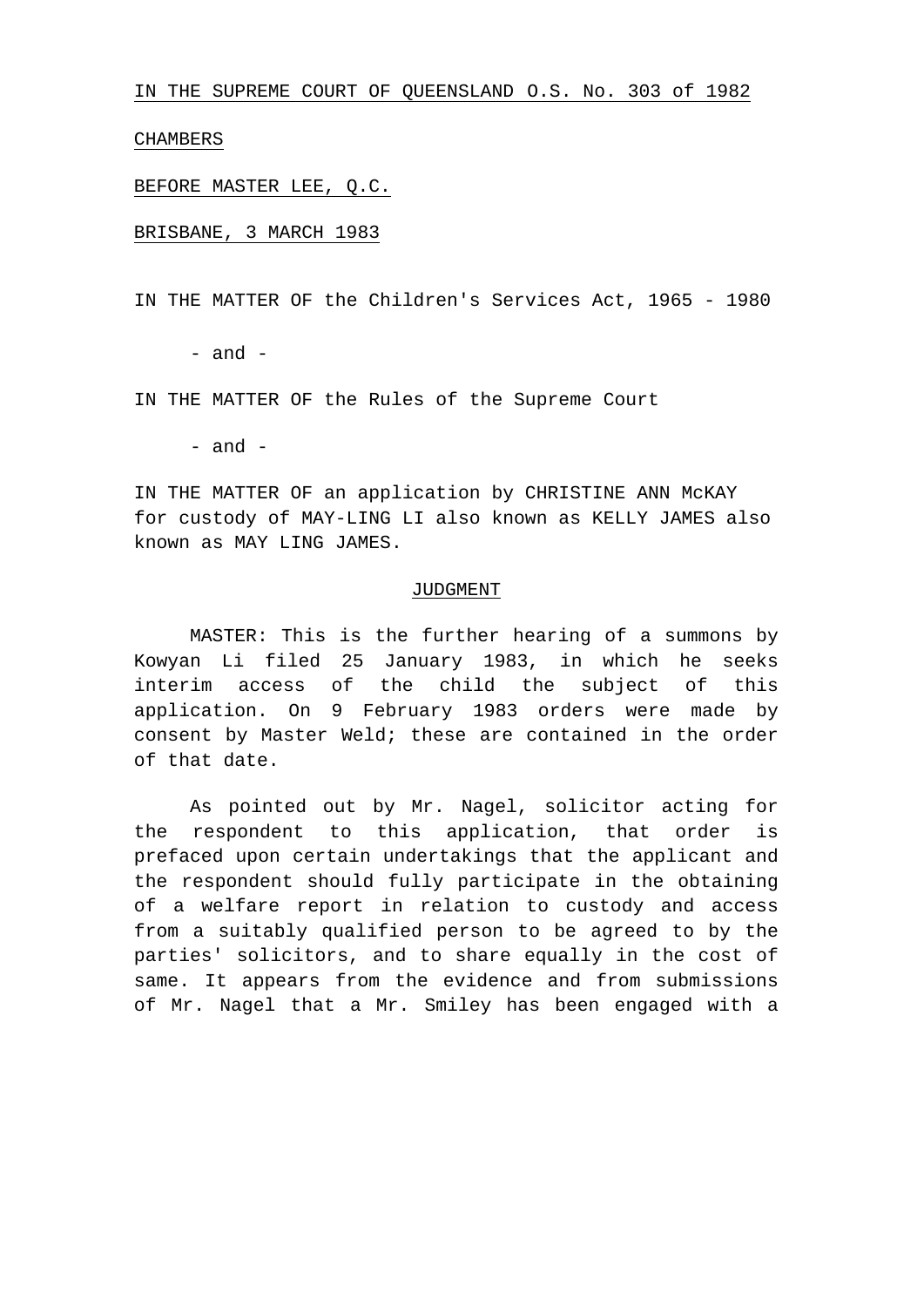view to interviewing the parties and preparing a report which is not yet forthcoming.

On 6 May 1982 the respondent to Mr. Li's application, Christine Ann McKay, herself brought an application for custody of the child and for certain other orders. On 28 June 1982 Mr. Justice Macrossan ordered that Christine Ann McKay have interim custody of the child until further order. His Honour then made no order as to interim access, but ordered that the matter stand adjourned to be brought on before the Master by either party giving two days' notice to the other. The costs of that application were reserved.

It clearly appears that no steps have been taken by either party to advance this matter to trial or to the ultimate hearing and determination by a judge of the Court after all available evidence is to hand. Why this has not been done I am unable to say.

It is perfectly clear that interim orders for custody and access are made in the interim. They are in no way binding upon the Court which ultimately hears the matter after all evidence is adduced. They are simply designed to regularise a situation in the meantime. An order is made on the evidence which is not always complete. The Court concludes on the material then before it, what is in the best interests of the child.

The evidence before me shows that the applicant on this application, Mr. Li, seeks access to the child for one day only, namely tomorrow, 4 March 1983, between the hours of 9 a.m. and 4 p.m., on identical terms to those contained in the order made by consent before Master Weld on 9 February 1983. He states that he intends to return to his business and home in South Australia within a couple of days and that it will be some before he will be able to return to Queensland, for various reasons.

His application is opposed by the respondent substantially on the grounds that she had prepared her household and the child for access on the three days contained in Master Weld's order, and that it would be highly inconvenient if access were to be taken tomorrow,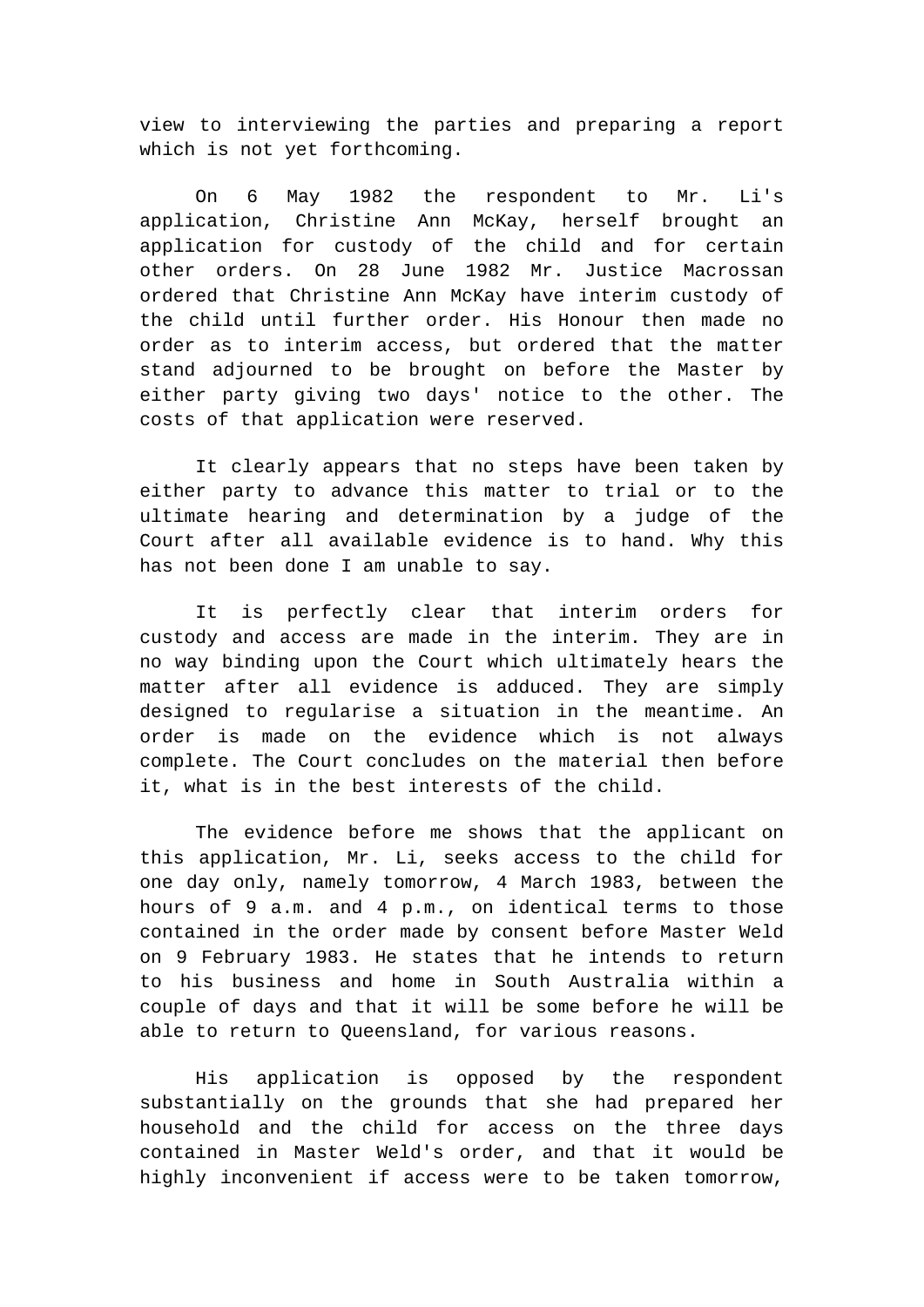4 March, by Mr. Li. The evidence also shows that she informed the child in question that that period of access had now terminated. She has also stated that the child did on each day of access show signs of emotional disturbance and that the child appeared to her to be reluctant to go with Mr. Li.

On the other hand, there are before me photographs taken during access on Tuesday by Mr. Li which show the child in question in the company of Mr. Li and his wife and family in circumstances which could only be described as apparently harmonious. The mother, of course, states that the child, on coming home, appeared to be withdrawn and quiet.

On an interim application I make no final rules, and that the parties ought not to regard any order I make now as an indication of ultimate success or failure of their respective cases.

I have listened carefully to the submissions of counsel and to the evidence given by both parties and I have read carefully all of the material before me. Doing the best I can in the circumstances of this case, it seems to me that the justice of this case and the interests of the child are in the long term best served if I order that the applicant have access tomorrow, 4 March 1983, in similar terms to those contained in the order of Master Weld, between the same hours, that is, 9 a.m. to 4 p.m. and I so order. It is my view that the parties should obtain directions for trial and I will hear submissions in that regard.

After discussing the matter with the representatives of each party it seems to me that in the circumstances the outcome of the welfare report should be awaited. It may well be that the advent of this report will help the parties resolve the questions of access and custody without a further hearing. But, as discussed with counsel, if the matter is not resolved the parties should advance the cause towards a hearing at the earliest possible time. If the parties are unable to agree, or in the event that problems are not resolved, then the parties are at liberty to apply to come back to the Court